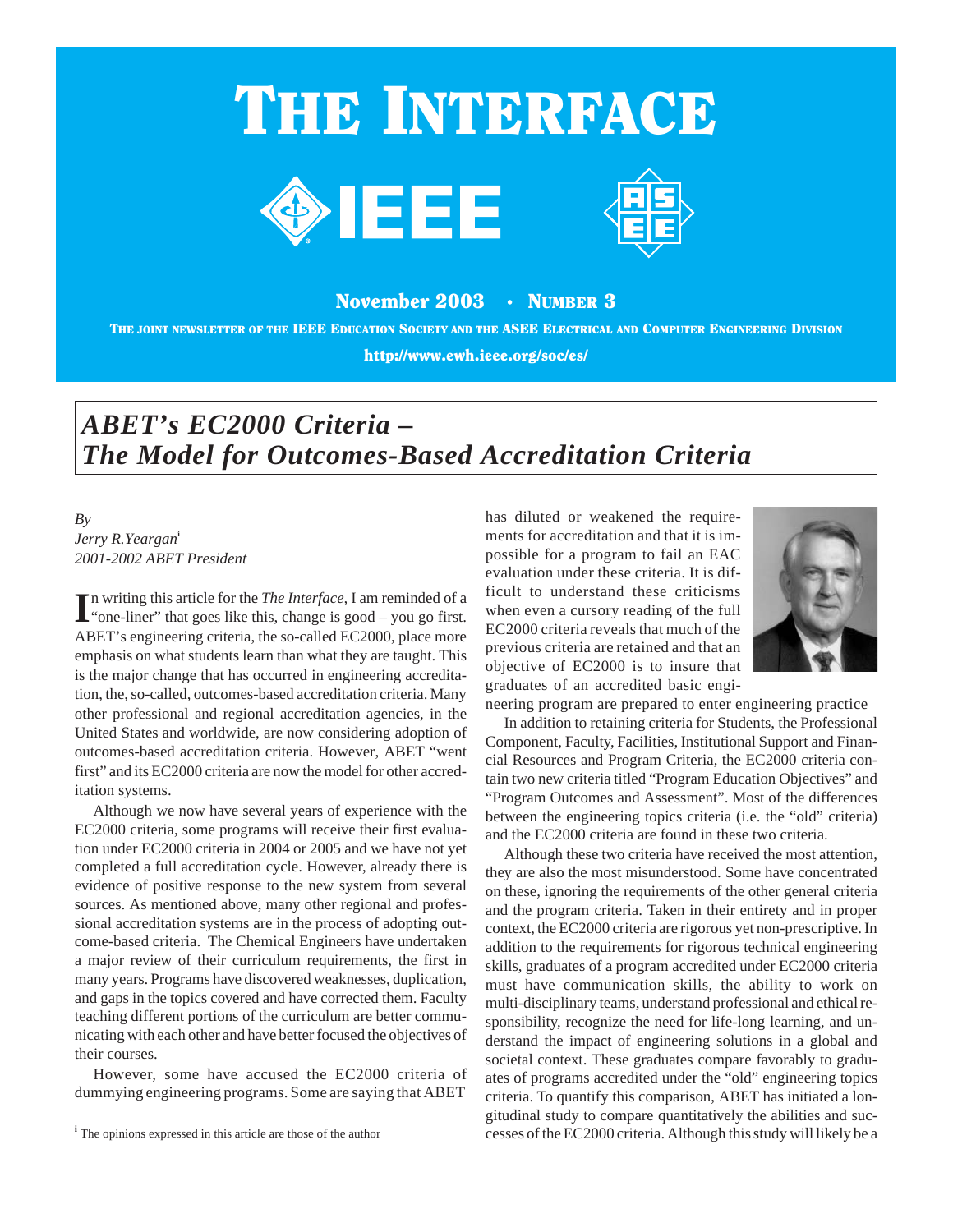| THE INTERFACE is published three times each year by The Institute of Electrical and<br>Electronics Engineers, Inc., 445 Hoes Lane, Piscataway, NJ 08855.<br>The deadlines are August 30 for the November issue, January 31 for the April issue,<br>and May 31 for the August issue. | <b>November 2003</b><br><b>TABLE OF CONTENTS</b>                                   |
|-------------------------------------------------------------------------------------------------------------------------------------------------------------------------------------------------------------------------------------------------------------------------------------|------------------------------------------------------------------------------------|
| <b>Editor:</b><br>William Sayle                                                                                                                                                                                                                                                     | ABET's EC200 Criteria - The Model for<br>Outcomes - Based Accreditation Criteria 1 |
| Electrical and Computer Engineering<br>Georgia Institute of Technology<br>Atlanta, GA 30332-0250 USA                                                                                                                                                                                | From the IEEE Vice-President for<br>Educational Activities  4                      |
| $+1.404.894.4740$ (voice)<br>$+1.404.894.3047$ (fax)                                                                                                                                                                                                                                | Engineering Education Reform: A Path<br>Foward The Trilogy - PART III 5            |
| bill.sayle@ece.gatech.edu<br>©2003 IEEE. Permission to copy without fee all or part of any material without a                                                                                                                                                                       | From the President of ECEDHA10                                                     |
| copyright notice is granted provided that the copies are not made or distributed for di-<br>rect commercial advantage, and the title of the publication and its date appear on each                                                                                                 | From the Chair of the ASEE ECE Division, 12                                        |
| copy. To copy material with a copyright notice requires specific permission. Please di-<br>rect all inquiries or requests to IEEE Copyrights Manager.                                                                                                                               | Lessons from a Decade of Pre-College                                               |
| Printed in USA.                                                                                                                                                                                                                                                                     | From Your Editor 15                                                                |

long-term continuing effort, progress reports will be issued, as results are available.

#### **Background for Change**

Many younger engineers and engineering faculty members do not remember the "old" ABET criteria. These criteria had evolved into many pages of small font type. They were prescriptive, somewhat restrictive, and sometimes contradictory. Although the "old" criteria specifically stated that ABET encouraged innovation, the reality was that programs tended to be conservative and resistive to change. The word on the street was that ABET was a "bean counter".

In response to criticisms and suggestions from its constituents, the Engineering Accreditation Commission (EAC) of ABET decided to develop new criteria and that the new criteria were to be more revolutionary than evolutionary. In other words the EAC would essentially adopt a clean slate and write new criteria for the accreditation of engineering programs. Following this momentous decision, ABET, with the support of the National Science Foundation, conducted a series of workshops designed to involve its stakeholders in setting the guidelines for these new criteria. The result of these workshops was that while the new criteria were to be significantly different, the best of the "old" criteria would be retained and the new criteria would focus on what students learn as opposed to what they were taught.

#### **The EC2000 Criteria**

The new criteria were adopted by ABET in 1996 and a phase-in period began in 1997. The new criteria soon became known as EC2000 or Engineering Criteria 2000 because it would be the 21<sup>st</sup> century and the new millennium before they were fully implemented.

The EC2000 criteria consist of

- I. General Criteria for Basic Level Programs (including program criteria), and
- II. General Criteria for Advanced Level Programs

The General Criteria for the basic level programs contain criteria for

1.Students

2.Program Educational Objectives

- 3.Program Outcomes and Assessment
- 4.Professional Component

5.Faculty 6.Facilities

7.Institutional Support and Financial Resources

8. Program Criteria.

The criteria for Students, *Professional Component*, Faculty, Facilities, and Institutional Support and Financial Resources are similar in language and intent to the previous engineering topics criteria. The program criteria provide the specificity needed for interpretation of the basic level criteria as applicable to a given discipline. Each program must satisfy the appropriate program criteria as well as the general criteria.

The EAC considered carefully the language of criterion 4, the *Professional Component* and, in the end, retained much of the language of a similar criterion found in the engineering topics criteria. The professional component requirements specify subject areas appropriate to engineering but do not prescribe specific courses. The criterion states specifically that the students *must be prepared for engineering practice*. The criterion also states that the professional component of an engineering program must include:

- (a) one year of a combination of *college level* mathematics and basic sciences (some with experimental experience) *appropriate to the discipline.* (Note: the italics are the author's.)
- (b) one and one-half year of engineering topics, consisting of engineering sciences and engineering design *appropriate to the student's field of study*
- (c) a general education component that complements the technical content of the curriculum and is consistent with the program and institution objectives

This general criterion applies to all engineering programs seeking accreditation. Guidance as to what mathematics, basic sciences and engineering topics are appropriate to the discipline and the student's field of study is found in the program criteria. The general education component replaces the previous requirement for humanities and social sciences. The wording of this portion of the criterion is intended to ensure that this important component receives adequate planning and attention.

Criterion 5, *Faculty*, requires that a program have a sufficient number of faculty members, with appropriate competencies and qualifications. It also requires that this faculty have sufficient au-

 $\ldots$  . 15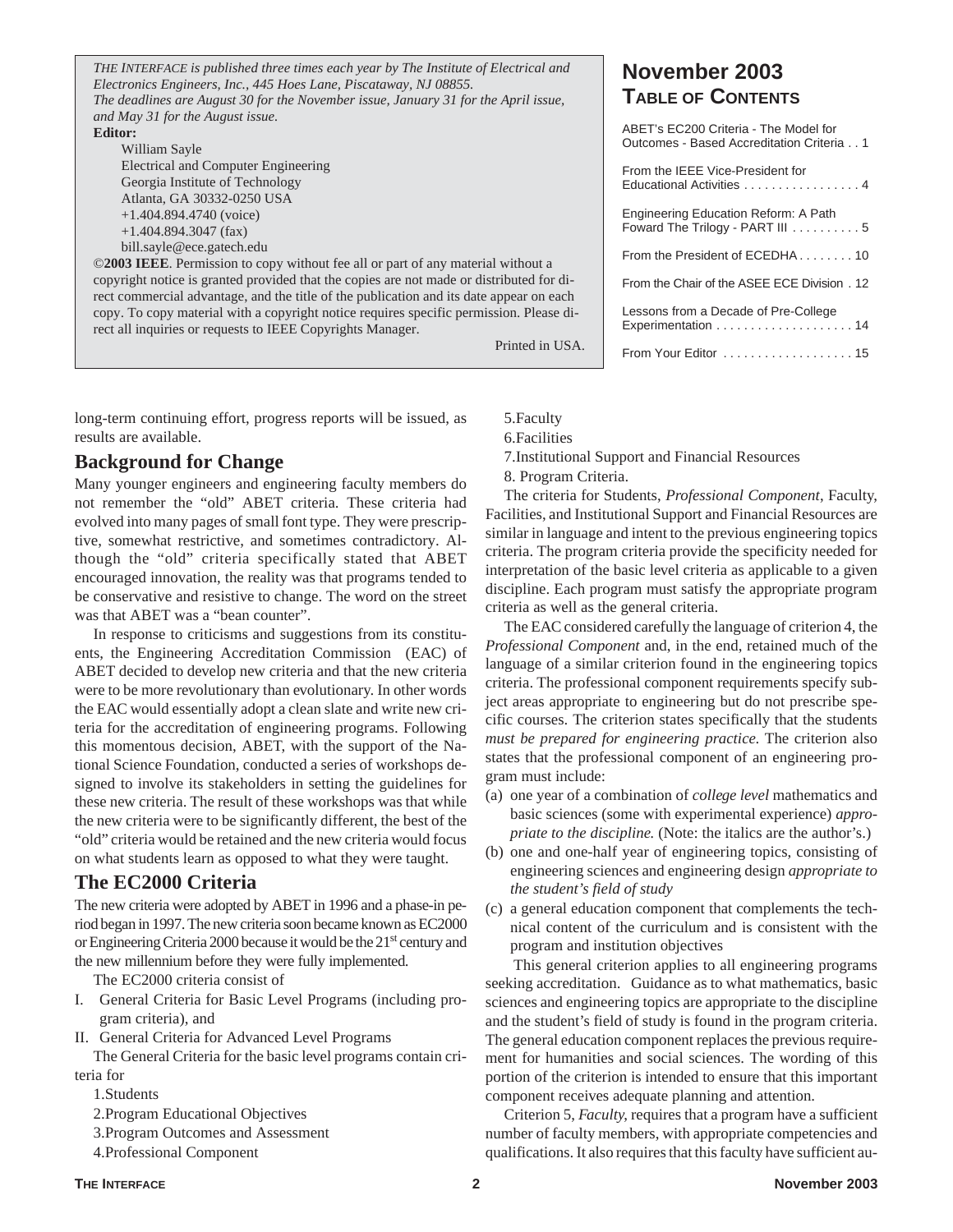thority to ensure the success of the program. Additional requirements for faculty are found in the program criteria.

Criterion 6,*Facilities*, while similar to a related criterion in the engineering topics criteria, specifically promotes professional development and professional activities. It requires that students must have the opportunity to learn the use of modern engineering tools with adequate computing and information infrastructures in place.

*Program Criteria*, Criterion 8, have an important role in the EC2000 criteria. They provide the specificity needed for interpretation of the basic level criteria as applicable to a given discipline. They provide guidance to programs and their constituents as to the meaning of terms, such as "appropriate to the discipline", found in the basic level criteria. The program criteria are written in terms of outcomes and do not specify specific courses. As an example of the specificity found in program criteria consider the program criteria for*Civil and Similarly Named Engineering Programs*. These criteria are "Curriculum" and "Faculty".

#### Curriculum

The program must demonstrate that graduates have:

- proficiency in mathematics through differential equations; probability and statistics; calculus-based physics; and general chemistry;
- proficiency in a minimum of four (4) recognized major civil engineering areas;
- the ability to conduct laboratory experiments and to critically analyze and interpret data in more than one of the recognized major civil engineering areas;
- the ability to perform civil engineering design by means of design experiences integrated throughout the professional component of the curriculum;
- An understanding of professional practice issues such as: procurement of work; bidding versus quality based selection processes; how the design professionals and the construction professions interact to construct a project; the importance of professional licensure and continuing education; and /or other professional practice issues.

#### Faculty

- The program must demonstrate that faculty teaching courses that are primarily design in content are qualified to teach the subject matter by virtue of professional licensure, or by education and design experience.
- The program must demonstrate that it is not critically dependent on one individual."

The criterion for *Program Educational Objectives* requires that a program seeking accreditation must have detailed educational objectives and that these objectives must be consistent with the mission of the institution *and the EC2000 criteria*. The criterion also requires that the program have a system of ongoing evaluation that demonstrates achievement of the program objectives and uses the results to improve the program.

The criterion for *Program Outcomes and Assessment* requires that a program demonstrate that its graduates (i.e., students) have certain abilities and understandings. There are 11 specific (i.e., a-k) items listed in the criterion that are believed to be necessary characteristics of a modern engineer. The list contains many of the suggestions that educators and ABET have received from industry employers over a period of many years. Many of these items also apply to other

professions if taken in the context of those professions. The criterion also requires that the program measure the abilities and understandings of its graduates, assess the measurements, and apply them to further improve the program. The requirement to demonstrate that a graduate has a specific ability is much more stringent than a requirement that the graduate has completed a specific course.

The requirements that a program have educational objectives, a system of ongoing evaluation, program outcomes with an assessment process, and demonstration that progress and improvement in the program is continuing initially created much concern among the institutions and their engineering programs. Words such as educational objectives, program outcomes, assessment, and evaluation were not universally understood. However, there is evidence that these requirements are beginning to be understood by the program faculty and others and that acceptance is rapidly growing. Gloria Rogers has written an excellent practical guide to assessment in the spring 2003 *ABET Communications link*, the ABET quarterly news source.

#### **Criteria Development**

Before a criterion becomes an ABET criterion it undergoes a lengthy development and adoption process. ABET's general and program criteria are developed first by its commissions who recommend them to the ABET Board of Directors for adoption. The commissions are made up of representatives of the 33 professional societies that compose ABET. For example, the EAC is responsible for recommending criteria for all engineering programs. This is the largest of ABET's four commissions and the collection of professional societies represented in the EAC is perhaps the most inclusive representative body of engineering in the United States. (The ASEE might take exception to this statement, however the ASEE is a member of the EAC.) Typically program criteria are suggested to a commission by the appropriate professional society. For example, the IEEE would be expected to develop and recommend to the EAC program criteria for Electrical, Electronic and Similarly named programs. The EAC studies and debates the proposed program criteria and makes recommendations to the full EAC. The EAC also makes suggestions for general criteria and changes to its general criteria.

The ABET Board of Directors then adopts the proposed new criteria for a period of review and comment by all interested parties including the general public. This review period is typically 2-3 years. The proposed new criteria are published in the same document as the current criteria for all to examine both the existing and proposed criteria. Only after surviving the review and comment period are the criteria adopted by the ABET Board of Directors and then becomes ABET criteria. This procedure allows all interested parties to make their views and opinions known and considered.

#### **Summary**

Today, outcomes based accreditation criteria is being widely considered for adoption by professional and regional accreditation agencies in the United States and worldwide. This is occurring concurrently with rapid technological development, with the introduction of many new specialty areas, and the blurring of traditional boundaries between engineering disciplines. The format of ABET's EC2000 criteria, i.e. outcomes-based, is highly suited for adaptation to these new technologies and new disciplines. ABET can be justly proud of its role as leader in this effort.

> Jerry R. Yeargan jry@uark.edu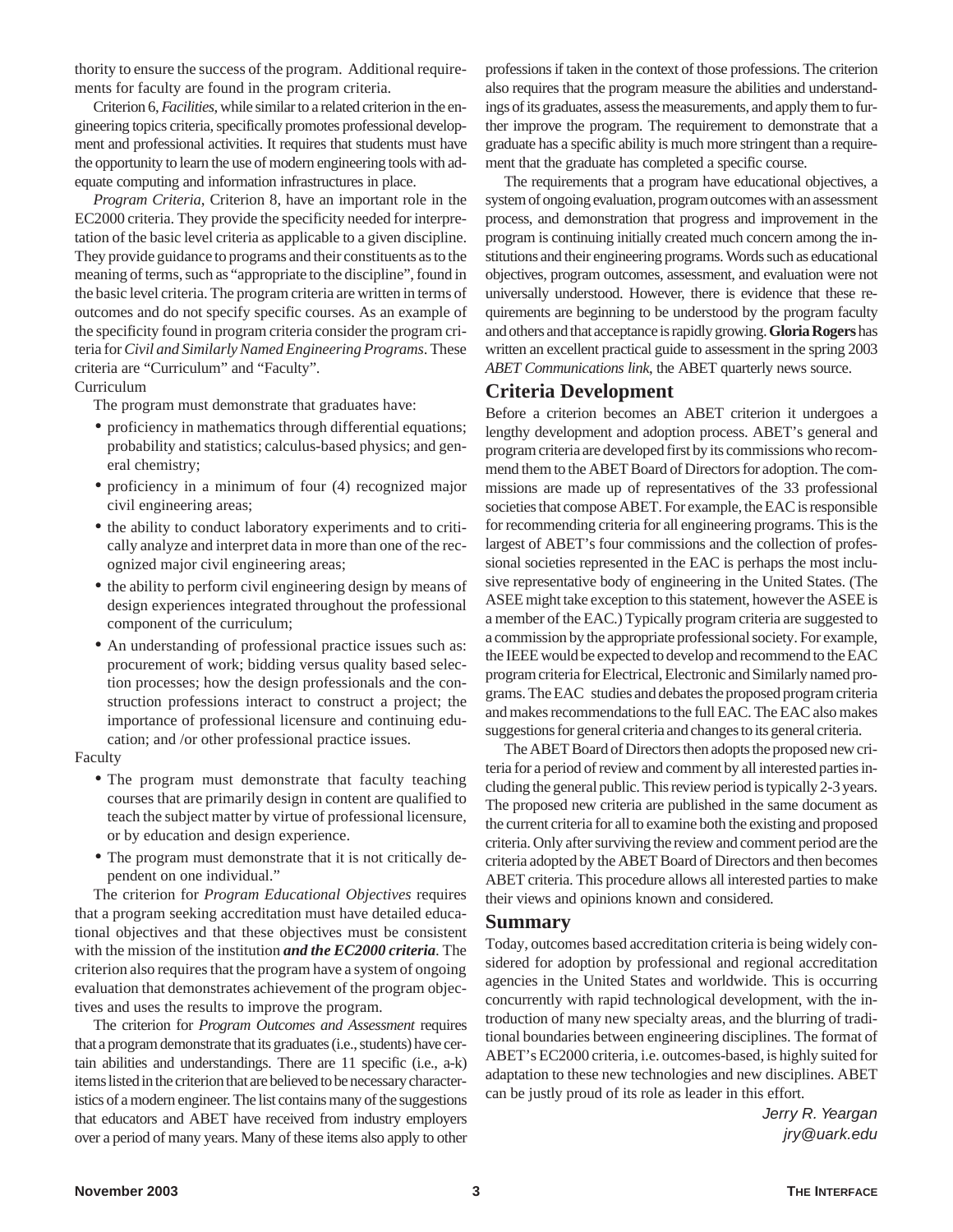## **Time for individual-centered learning**

*James M. Tien j.tien@ieee.org*

We are struggling through an education revolution that started over a decade ago with the first flutter of the technology revolution. The National Science Foundation, American Society for Engineering Education, US Department of Education, and other industry/university consortia have studied and agonized over what would or should happen. A decade later, colleges and universities are plunging in or in some cases backing in (either because of economics or fear) to a new educational delivery system.

In the next decade more conferences, committees and symposia will sort out the new pedagogy and best practices. They will consider what the next round of technological innovations will mean for engineering education.

Distance learning, however, isn't waiting for the perfect set of circumstances. Currently there are millions of students graduating from universities that have all brushed up against individual-centered learning in one way or another. They've done that despite problems with bandwidth, compression techniques, viruses, or energy outages.

As reported in the *Washington Post*, 4 September 2003, The Campus Computing Project 2002 study of more than 640 public and private universities nationwide estimates 80 percent of higher education classes employ e-mail and the Internet for some form of student instruction. Furthermore EDUCAUSE, a nonprofit that provides computer training and support for 1,900 colleges, universities, and educational organizations, reports that instructors at most universities are under tremendous pressure from administrators and students to distribute course material over the Web and through e-mail.

The 1998 reauthorization of the higher education act sought to help universities advance into the 21st century by aiding with grant money for models of cooperative distance learning. US state universities from California to Massachusetts already have respected, self sustaining, distance learning programs for undergraduates, graduates and professionals. Private universities have been slower to construct programs, but they too are beginning to do it. Add to this the 3.5 million students at various institutions worldwide who receive instruction through the *blackboard.com* platform. Then add in the 33 universities in the US that are strictly online learning centers.

Either little by little or in some cases in one fell swoop, the way students are taught is changing. Going from group-centered to individual-centered learning strategies puts the habit of control and responsibility of learning in the hands of the student and her incarnation as a professional learner for the rest of her life. Current students have had to work online in a variety of guises, whether for an entire course, team project, or finding learning objects for subjects they need extra help on at a digital library.

To realize the most from individual-centered learning, the student must be disciplined, self-reliant, and motivated. Again, circumstances aren't waiting for a new sort of student to come along. Universities and colleges are teaching motivation in the old "sink or swim" mode by raising tuition and cutting course availability. Some universities are doing away with entire majors to bridge the gap in their budgets. In response to US state budget cuts this year, according to "The Rising Price of Higher Education" report by William Trombley for the National Center for Public Policy in Higher



Education (2003), in all but two states both 4-year and 2-year colleges increased their tuition and cut their course selections.

When these students begin their careers they already have the habit of working online and the expectation of educational self-reliance. Industry has been crying for workers who could be flexible. And now universities are turning out those who can engage in "just-in-time" skill building. But Industry will have to assure professionals access to cutting edge seminars, tutorials, and courses. Industry will have to make room in their tight schedules for time to devote to updating skills and learning new knowledge.

In return, Industry can expect to save on dedicated classroom space, teachers, time and travel costs. But they need help in identifying and delivering classes to their employees. That is where the IEEE Educational Activities Board (EAB) has taken the lead.

According to the Christopher Burns study of industry needs, done for the IEEE EAB in 2001, "there is a high degree of interest in finding a better way to keep their engineers' technical knowledge up to date, and a great deal of enthusiasm about a potential role for IEEE."

This year, in response to the study, EAB has added a new initiative to offer an online individual-centered educational opportunity. The new EAB initiative addresses industry based delivery using the IEEE Xplore platform. The EAB will partner with Societies, which have the content practicing professionals seek. Industry can partake by subscribing.

Four prototype courses captured in an interactive online format from the timely, cutting edge tutorials and short courses offered at Society conferences will be available for evaluation by selected industry human resources managers by December 2003. If their response is favorable, then all 40 IEEE Technical Societies/Councils will be invited to partner with the EAB in the delivery of online educational modules based on their conference tutorials and short courses. The modules will be mounted on the IEEE Xplore platform (which is just now considering the delivery of wide-band, multimedia content) and distributed through the IEEE Electronic Library (IEL). They will also include appropriate test sections which must be passed should an individual wish to obtain IEEE Continuing Education Units (ICEUs) for the learned material.

While the IEEE educational modules are being worked on, members can exercise their online skills by accessing the following individual-centered learning opportunities:

The Learning Communities, http://www.ieee.org/organizations/eab/vc/index.htm, provide a forum to network with col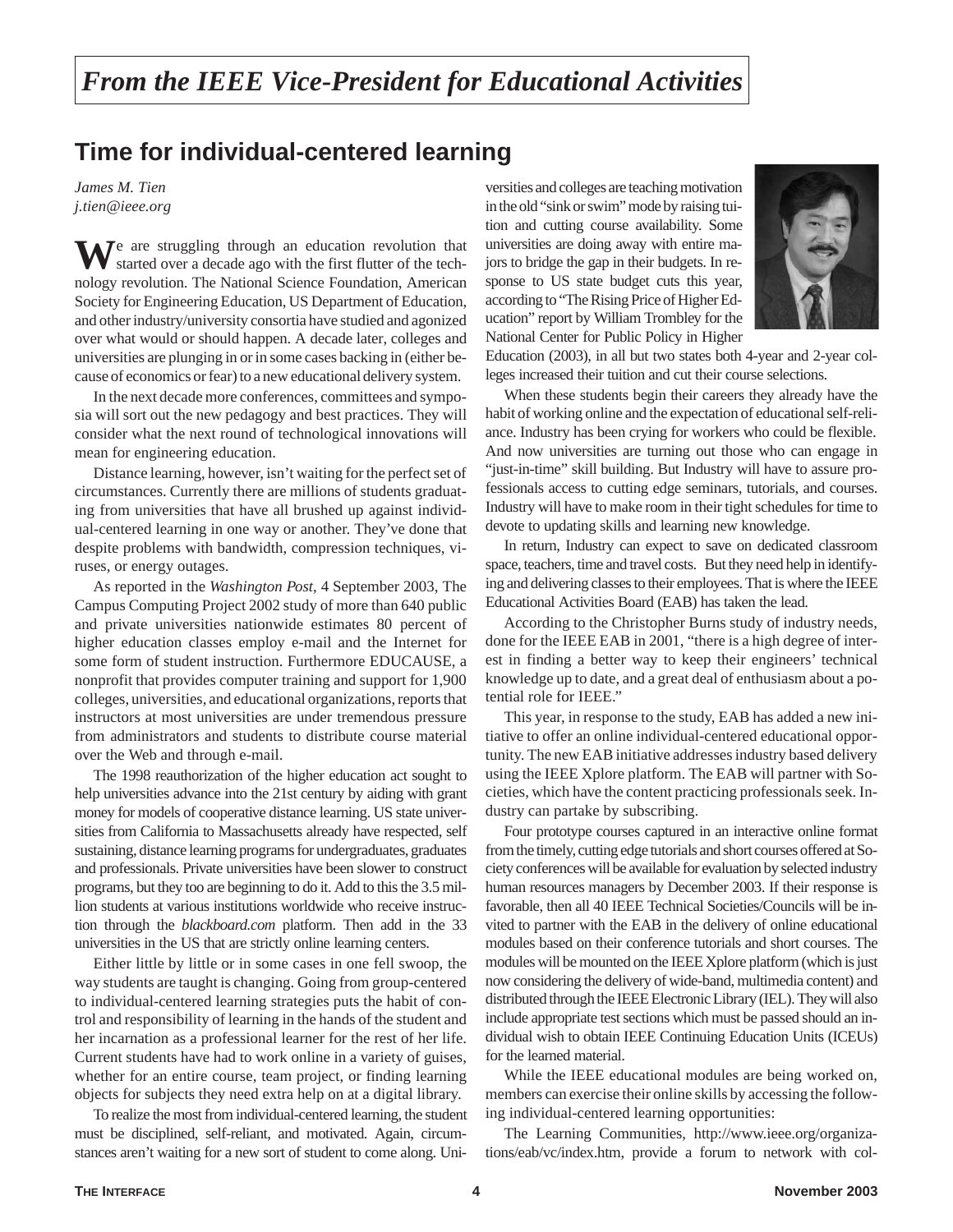leagues who have a shared common purpose. The virtual community recognizes that not everyone can get to a conference and addresses those that do need a venue to continue discussions outside the conference setting. Communities are arranged by subject matter, so that you can get acquainted with other fields of study.

courses at 17 universities and corporate providers. Technical as well as management courses are available any time, anywhere.

The Education Partners Program, http://www.ieee.org/organizations/eab/eduPartners.htm, provides discounts on selected

The IEEE EAB continues to take measured steps to provide a variety of new online educational options for both Industry and the IEEE membership. As more and more of our members go into the workforce with the expectation of directing their own continuing education, the IEEE EAB will be there to support them.

# **Engineering Education Reform: A Path Forward**

## **The Trilogy — PART III**

#### **Abstract**

A compelling case for engineering education reform has been made over the past 16 years. Although there has been progress, resistance to change continues unabated, notwithstanding the numerous calls for action, increasing competition from alternate service providers, as well as "student-pipeline" and job-security problems. The engineering education reform movement has been clouded by mixed, and sometimes conflicting, messages. This paper identifies this and other core problems impeding progress. The National Academy of Engineering (NAE) is seen as taking a more active part in engineering education reform – taking action to help identify and resolve some of the vexing problems faced by engineering education reform, and, most important, leading by example.

#### **I. Background and Introduction**

A myriad of articles, papers, books, workshop and conference proceedings, and more have made a compelling case for engineering education reform. Among these are the 1994 ASEE Green Report [1], the 1995 National Research Council's Board on Engineering Education (NRC BEEd) Report [2], and recent calls for change by the NAE leadership, President, William F. Wulf and Chairman, George M. C. Fisher [3, 4]. Working together, then NAE Chairman Norman Augustine and MIT President Charles Vest, led the effort behind the formulation of the authoritative ASEE and NRC reports. In fact, Vest chaired the NRC's Report Review Committee while Augustine wrote the Foreword for the NRC BEEd Report, wherein, he agreed with the report's conclusion: "*that, in many areas, major change in the engineering education system is indeed necessary if it is to meet the needs of the nation and the world in the coming century*." [2, p vii].

Although there has been progress, resistance to change continues unabated, notwithstanding the numerous calls for action, increasing competition from alternate service providers, as well as "student-pipeline" and job-security problems that have been brought to national attention. There appears to be no clear path forward and an apparent absence of focused, action-oriented leadership. Additionally, recent times have seen the engineering education reform movement clouded by mixed, and sometimes conflicting, messages, for example:

• An assessment effort was outlined in the preface of the 1994 ASEE Green Report as follows: "*Over the next few years, the ASEE Engineering Deans Council will lead the effort to assess what engineering colleges are doing to af-* *fect change, refine the action items of the report, and set milestones for assessing future progress toward their implementation*" [1, p 1]. The follow-up assessment effort was never implemented.

- The epilogue of the NRC BEEd Report opens with: "*The BEEd is well aware that major changes in large, decentralized systems, such as the engineering education system, are seldom realized as a direct consequence of a single stimulus such as this report. Rather, such changes usually reflect a gradual shifting of opinions, attitudes, and practices arising from a recognition and clearer understanding of new external conditions and concomitant new internal needs and emphase*s." [2, p 55]. True enough, but, to some, in contrast to the tone set in the Foreword and main body of the report, the words could be interpreted as a disclaimer or "escape clause" – providing a pass on implementing change, saying, in effect, that there need be no sense of urgency about engineering education reform. The statement could also be interpreted as a hedge – cautioning against unrealistic expectations, such as the timely adoption of the needed changes in engineering education spelled out in the main body of the report.
- One purpose of the 1998 Engineering Foundation Conference – *Realizing the New Paradigm for Engineering Education,* was to highlight a new program, *Action Agenda for Systemic Engineering Education Reform* that stemmed from recommendations made at a July 1995 workshop convened by the Engineering Directorate of the National Science Foundation [5]. This new program was to be administered through the NSF Engineering Directorate, and was to encourage proposals to this program from the engineering education community. Following the conference, changes at the NSF Engineering Directorate led to changes in programmatic emphasis, and the Action Agenda Program was discontinued after the first two rounds of awards.
- "*Thus if engineering education does not change significantly, and soon, things will only get worse over time. The problem has now been studied to death, and the solution is clear. So let's get on with it. It's urgent that we do so*," said Wulf and Fisher in the latest published word on the emphasis to be placed on engineering education reform [3].
- The philosopher Alfred North Whitehead remarked, "*The task of the university is the creation of the future, so far as*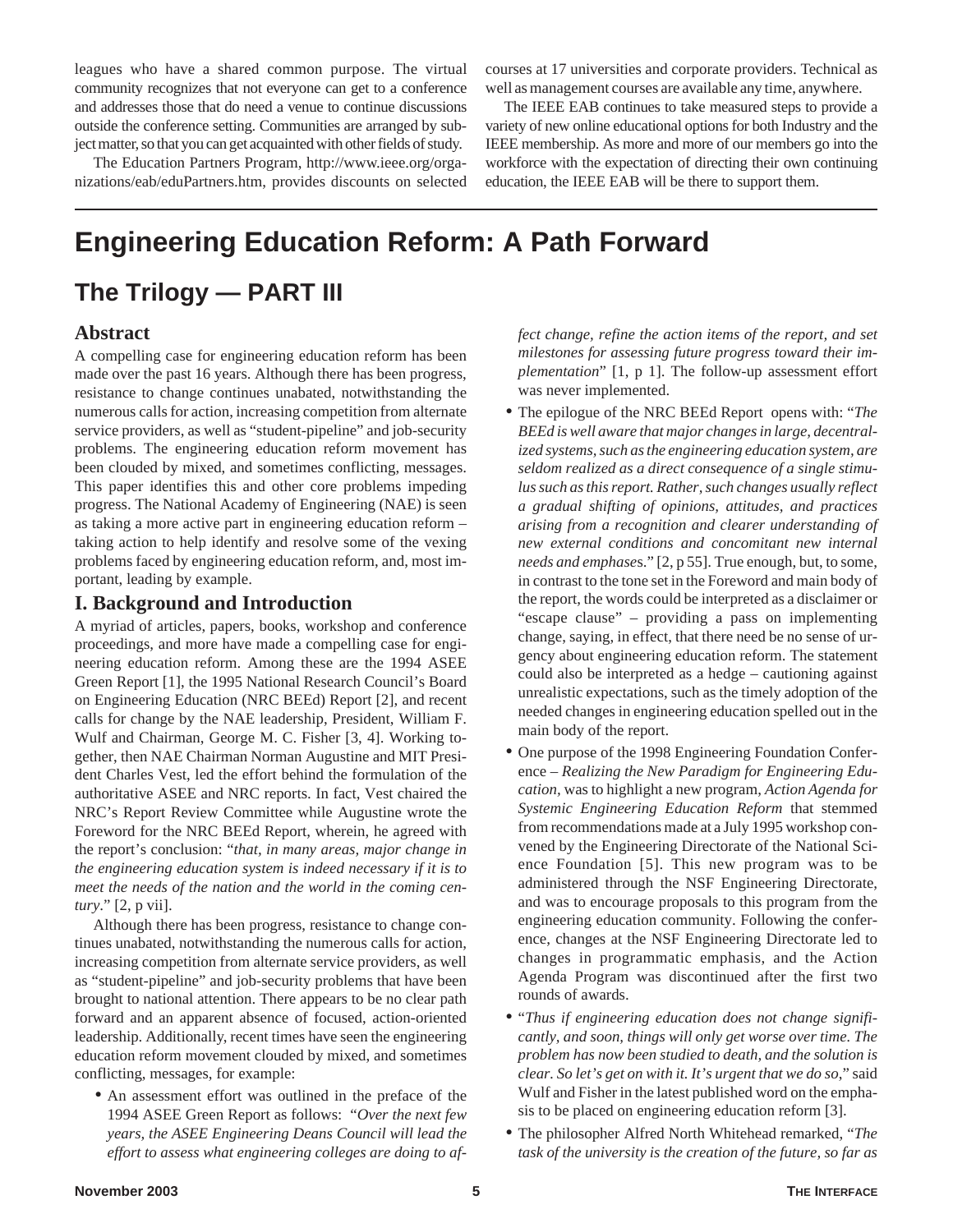*rational thought, and civilized modes of appreciation, can affect the issue*." In a recent article, Stanley Katz used this remark to initiate his questioning the role of the modern university. "*But for many of today's academics, rationality is in question, civilization is anathema, and universities have not created, for themselves or for their societies, the future Whitehead envisaged. What, then, are we about? If, as Stanley O. Ikenberry, former president of the American Council of Education, has claimed, American universities are "at the top of their game," then just what game are they playing, and what's the prize*? [6]"

Although it was most encouraging to see the Wulf-Fisher statement, and Wulf's strong reiteration of this message at the 2002 ASEE Annual Conference [4], the previous events and statements sent disquieting messages of equivocation to those who have worked, and are still working, in the engineering education reform movement, and who might have expected much more rapid progress after the publication and widespread promulgation of the ASEE and NRC reports than was seen up through 1995. It is troubling not to see the development of a shared sense of purpose within the engineering education community since the publication of the 1986 NRC Report on Engineering Undergraduate Education [7]. It is also troubling to see that this sense of purpose must be developed within university communities that are in need of transformation themselves [8] – university communities that are very likely not "at the top of their game" as seen by Katz.

Change continues to proceed at geologic speed despite the ardent efforts of Augustine, Vest and many others during the mid-1990s. Why might this be so and what might be done to accelerate the pace of change? These are obvious questions, the answers to which are complex and institution dependent, not amenable to a one-size-fits-all resolution. Nonetheless, after a brief discussion of interrelated problems, a path forward is proposed in the following. The NAE is seen as playing a major role – taking a more active part in engineering education reform than heretofore – unequivocally demonstrating that: "*it is strongly committed to moving engineering education's center of gravity to a position relevant to the needs of 21st-century society*" [3]. This means moving beyond the present set of Academy programs in this area [3, 4] to a new level – taking action to help identify and resolve some of the vexing problems impeding progress in engineering education reform, and, most important, leading by example.

## **II. Engineering Education Reform: Some Core Problems**

According to the Boyer Commission: " *universities too often continue to behave with complacency, indifference, or forgetfulness toward that constituency whose support is vital to the academic enterprise*" [9, p 37]. A survey conducted three years after publication of the Boyer Commission Report indicated that research universities have made considerable headway in recent years [10]. However, the survey "*also suggests that most efforts have been directed at the best students; the challenge for almost all is to reach a broader spectrum of students*."

It is believed that there is much more behind the reticence of some of our engineering schools to adopt change than complacency, indifference, forgetfulness, and even the routine resistance to change that characterizes organizations and institutions that consider themselves "successful" in doing what they are currently doing. In fact, there are powerful interrelated counter-reform forces at work, or, put another way, interdependent forces that work to maintain the status quo. Engineering education reform is at least partially dependent on the resolution of some of the interrelated problems; of these, the following are considered core problems:

#### **A. Academic Resistance to Change**

In the academic variant of the "innovator's dilemma" [11, p 448], many of our research-intensive universities, faced with enormous financial pressure, struggle to maintain and grow the (largely) government-fueled, resource-intensive infrastructure created to pursue their research missions [6, 8]. Apparently, it is their view that they cannot afford to invest human and physical resources in undergraduate engineering education reform where they perceive little, if any, near-term gain in the way of financial rewards or other payoffs that will help support their primary research mission.

Additionally, a generation or more of faculty members have been hired and promoted at many of our research-intensive institutions primarily because of their strengths in research and "grantsmanship." Relative to undergraduate teaching, many of these faculty members consider research to be inherently more personally fulfilling, more valuable to the profession and society, and more rewarding in terms of awards, prestige, and honors – including potential for election to the NAE. Additionally, the continued presence of faculty unions may hamper efforts to change faculty incentive systems [2, p. 32].

The deans, faculty, and administrations who oppose change could be unwittingly undermining the long-term viability of their engineering schools in the engineering education marketplace. It is not surprising, that opposition to change can come from some of the contributors to the NRC study – not surprising, since most people ultimately act in what they see as their near-term, vested self-interest.

## **B. Academic Resistance to ABET Oversight and Accountability**

The NRC BEEd Report contains the following recommended action: "*The Engineering Dean's Council or other appropriate group should continue working cooperatively with the Accreditation Board for Engineering and Technology in its reassessment of accreditation criteria in accordance with the types of changes suggested in this report and implemented in response to current and future needs in engineering education*" [2, p 53]. The types of changes suggested in the NRC BEEd Report, are not likely to take place in most engineering school curricula without a forcing function such as the ABET criteria. Unfortunately, the very mention of ABET to engineering administrators and faculty often brings out powerful negative emotions and the perception of an imposed solution – an automatic trigger for opposition. ABET also brings to the table problems related to perceptions of remnant "bean counting" and an almost insatiable appetite for data. Based on their past experience and deep-seated, bad, memories of ABET's old bean-counting ways, it should come as no surprise that a good number of the schools tend to look past the merits and opportunities related to change.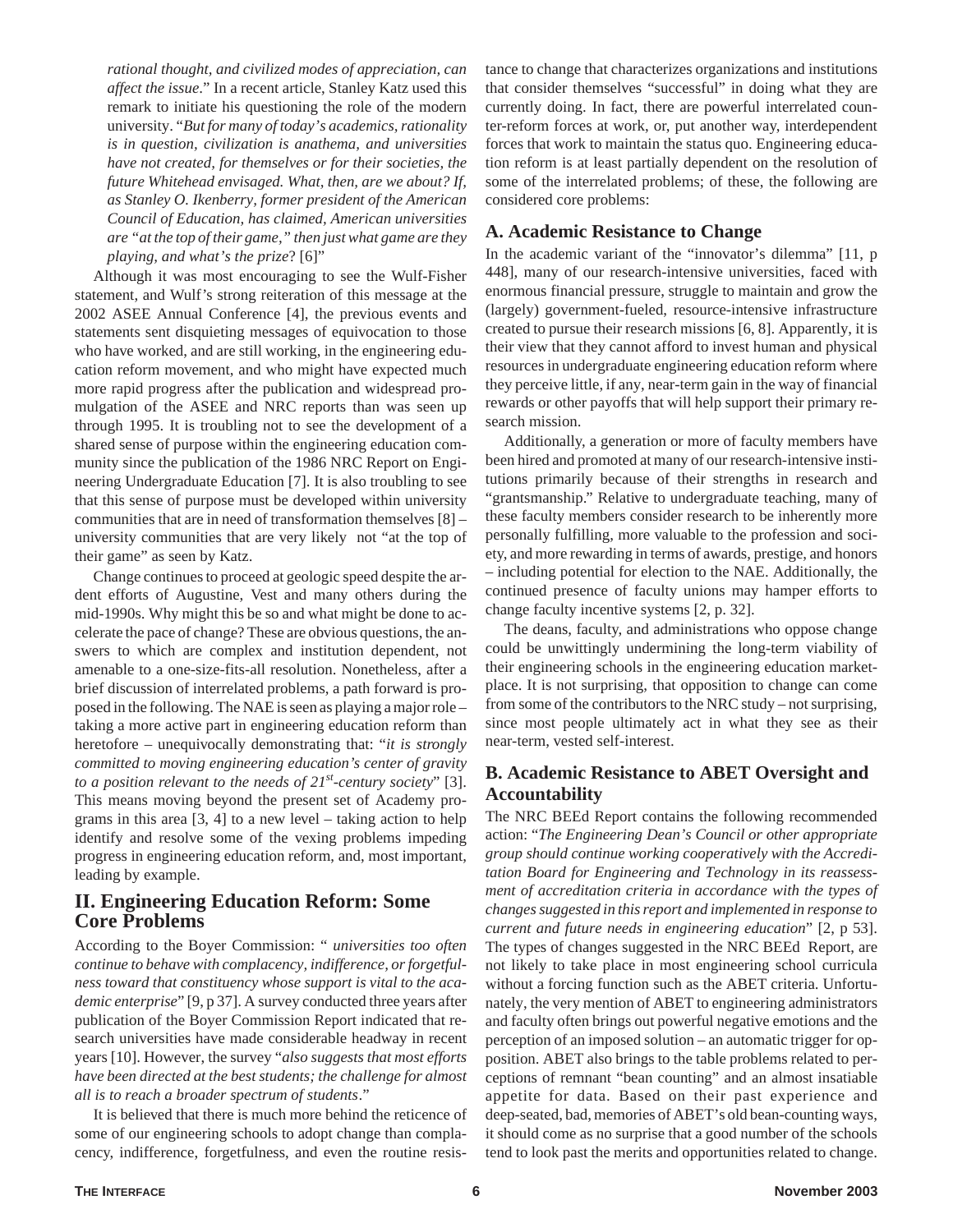They will likely view any potential change in ABET EC 2000 as a precedent-setting threat to their academic autonomy and a first step on the "slippery slope" to the return of ABET bean-counting "with different colored beans."

To find an example that illustrates contrary behavior and the strong opposition that can be mounted against the types of changes suggested in the NRC BEEd Report, one need look no further then a January 2002 request for endorsements of a proposed one-word change to ABET EC 2000 – adding the word environmental to Criterion 3f [11, p 448]. Academic opposition to the proposed change seemed based on ABET involvement in the process, rather than on the substance of the proposal.

Further to the point, consider an "ideal-world" process wherein engineering schools, after a self assessment of their missions, decided to incorporate changes recommended in the NRC BEEd Report that are appropriate to their stated missions. In other words, each school exercised its freedom to devise a revitalization program that fits the context of their institution, their student body, faculty, and objectives. To assure that the schools are doing what they said they would do, suppose that the expected outcomes of their programs are gauged by the ABET EC 2000 process relative to the school's goals. Experience teaches that, under present, real-world circumstances, it is not likely that this ideal process will ever be implemented. It is only "natural" that the faculty will resist additional workloads for which there is little, if anything, in the way of rewards or recognition. Aside from "doing the right thing" for their undergraduate engineering students, they have little incentive to do otherwise.

The apparent opposition-to-reform strategy is to treat ABET in an adversarial manner, providing as little support as possible – reflecting the short-term, operational advantage attendant to a "weak" oversight function and the low value placed on activities that are not related to the school's research mission. The adversarial relationship between some of our leading engineering schools and ABET is considered one of the more vexing problems impeding progress in engineering education reform.

#### **C. Academic Resistance to Electing Qualified Engineering Educators to the NAE**

When considering resistance to change at various levels of the academic enterprise, the real issue is not whether research is favored over teaching, but how best to tie research to teaching in the most productive way, or, to redefine research to include teaching [12, p 23]. However, the recent history of engineering education reform suggests that the rules of the "zero-sum" game dominate the mentality of those opposed to change and governs the dynamic tension that characterizes all aspects of the engineering-research vs. engineering-education-practitioner struggle – from NSF program budgets to the "pecking order" at our engineering schools, and, for that matter at the NAE.

The predominance of engineer-researcher NAE members, appears to provide strong positive feedback, via engineering-school rankings by *US News and World Report* (*USNWR*), promotion and tenure decisions, and various other "reward and recognition" mechanisms, that works to maintain the status quo in engineering education at our research-intensive engineering schools as well as at the many schools that are using these research-intensive schools as models for "success." Put another way, NAE focus on the election of its members on the basis of in-

dividual engineering-research contributions provides an indirect, but tight, constraint on the changes urged by a number of individuals, study committees and boards, including those in the ASEE and NRC reports [1, 2] and those espoused by current NAE leaders [3, 4].

The dearth of prestigious, national-level, rewards and recognition for high-quality contributions to engineering education – particularly, election to membership in the NAE – is considered to be one the root causes for the slow and halting progress of systemic engineering education reform. The problem stems from **t**he relatively low value placed on undergraduate engineering education by many engineer-researchers, and the institutions that profit from their contributions. It is likely that some academic institutions will not want to "waste" effort and political capital, as well as risk missing a possible increase in *USNWR* rankings, on candidates from a present-day "who cares" area with relatively low-payoff in terms of prestige and peer recognition.

Additionally, there are a number of special people in engineering education – they form a veritable "who's who" of individuals who have distinguished themselves by high-quality contributions in this area. The fact that educators of such high-caliber are not members of the NAE stands as a salient challenge to the credibility of the NAE re: the value the Academy, as a whole, places on high-quality contributions to engineering education. Most likely, such eminently distinguished engineering educators will not be considered "worthy" of NAE membership by the majority of electing NAE members so long as: 1) Noteworthy contributions to the field of engineering education are thought of as merely supplemental to the primary qualifications of: important contributions to engineering theory, practice, and literature, and/or demonstration of unusual accomplishments in the pioneering of new and developing fields of technology; and 2) Engineering education is not considered as a principal branch of engineering activity with an assigned NAE engineering category/section and associated peer-review committee.

It is understood that education is already in the NAE nomination and membership criteria, just as it is in all the Academic Faculty Codes. So, simply putting in writing that it is a valid reason to nominate and elect will likely do as much good within the NAE as it does with faculty merit criteria at engineering-school promotion and tenure committee meetings. That is why the second item is essential so as to help assure that engineering education receives significant attention from some of the best minds in the engineering community. Perhaps a few of these should, and would, make the dominant part of their contribution to engineering education. Also, there is something of value about significant contributions to the engineering literature, where appropriate. Perhaps it is not well known in the academic-scientific-research community that the ASEE *Journal of Engineering Education* and the IEEE *Transactions on Engineering Education* are peer reviewed and archived publications.

So long as the NAE continues to elect its members the way it does, it will perpetuate the status quo, or, as Roderick G. W. Chu put it: "*If you keep doing what you have always done, you're going to get what you always got*" [13]. Ernest Boyer also said it well: "the time has come to move beyond the tired old "teaching versus research debate" and give the familiar and honorable term "scholarship" a broader, more capricious meaning, one that brings legitimacy to the full scope of academic work" [12, p 16].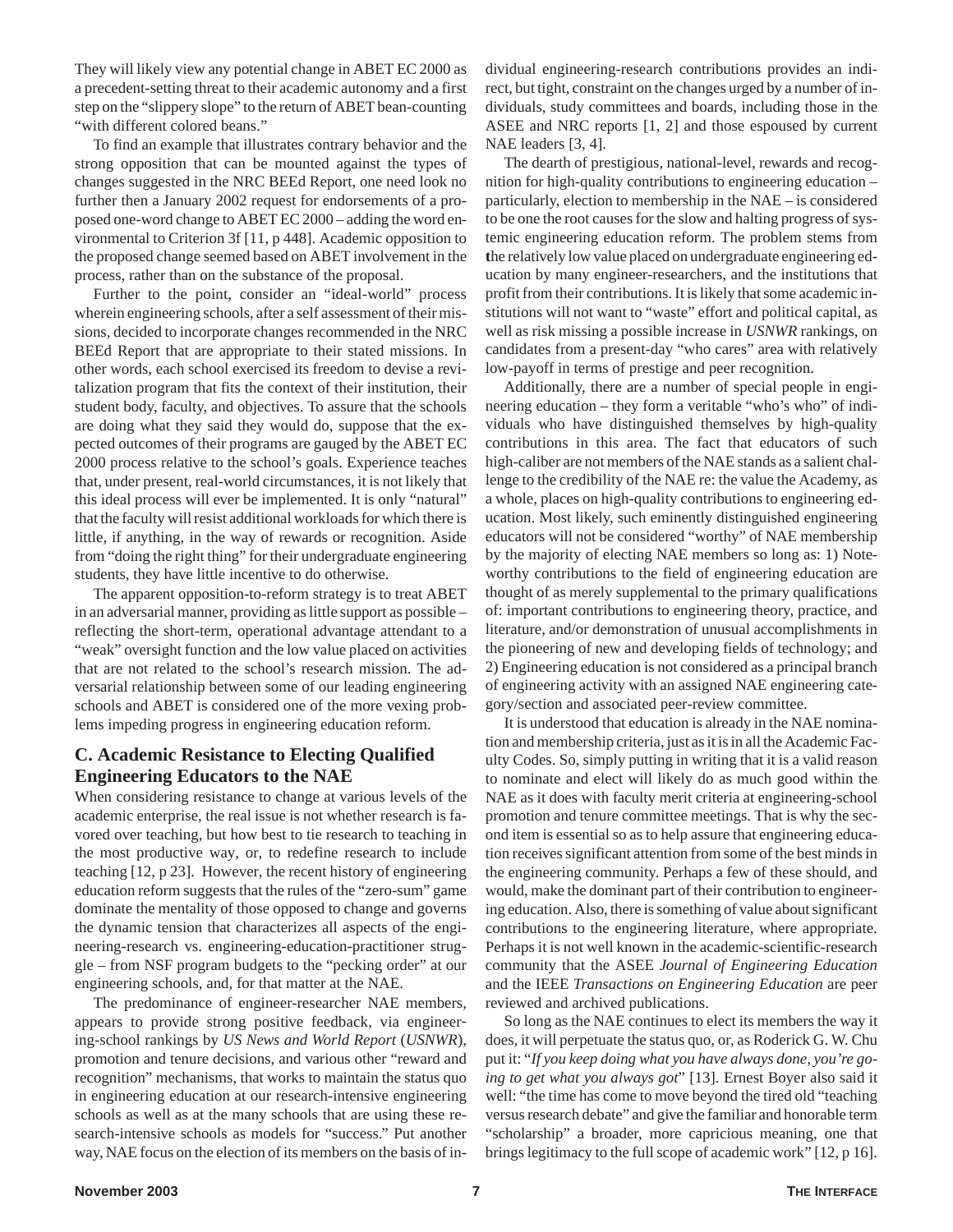All things considered, what seems to be required is some "out-of-the-box" thinking and doing.

#### **D. Lack of Forceful Industry Input**

Without strong input from industry, the academic engineering community is not likely to institute changes in their engineering programs, a point well made by Karl Martersteck, a retired industry executive and member of the NAE: "*Industry must establish the "requirements" for the quality and education of the engineers they hire. Unless,anduntil,majorindustrialleaderswhoseviewsaregenerally respected speak out and say that they will not hire engineers unless the engineers have the broader "new paradigm" education, academics will continue to pursue their present course"* [14]. Unfortunately, the long-term views of industrial leaders often are not communicated to company representatives on ABET committees and engineering school advisory boards, as well as to project managers and campus recruiters who write and execute requisitions – knowing their company is being evaluated in the marketplace by its share price and they on near-term results. Industry leaders can also work to have engineers treated as professionals rather than as "commodities" [15].

#### **III. An Outline for a Path Forward**

It would appear that the task before us is to enlighten the various stakeholders in engineering education. Specifically, we need to show that the (remarkably consistent) changes recommended by Wulf and Fisher, the ASEE and NRC reports [1-4], as well as other related reports and papers, are not only feasible, but that it is in the current and future self interest of our engineering schools to embrace the changes appropriate to the context of their institution, its student body, faculty, and objectives. The NAE can play a major role in this enlightenment by placing its imprimatur on the changes recommended in the ASEE Green and NRC BEEd reports and by providing unequivocal and visible demonstrations *"that the Academy attaches great value to creative work in engineering education and wishes to acknowledge and spread the best ideas*" [3]. Some suggested avenues of approach are as follows:

#### **A. Academic Institution and Faculty Path**

A primary objective of the 1998 Engineering Foundation Conference was to examine what were then thought to be some of the best undergraduate engineering programs [16]. This examination provided an outline for the development of several structural models that incorporated the requisites for implementing and maintaining "good" programs. A complementary set of models was added by Splitt [14]. The next step involves making it attractive for schools to commit themselves to change from what they do now to something approaching an appropriate one of the models. In view of increasing competition and advanced technology delivery systems, Splitt [14] argues that it is in the long-term-economic self interest of our engineering schools to cope with the upcoming shift in the engineering education marketplace by implementing programs that reflect change, such as those outlined in the NRC BEEd Report. This may very well be one of those problems where anecdotal and inferential evidence is all that we will have; where once the shift arrives in force, it will be too late for the schools to deal with it – the market will have already decided. Nevertheless, it is suggested that the NAE can play an important role via a substantive study of the economic threat to the future of our research-intensive engineering schools.

Achieving and maintaining the needed changes in academic culture is a long-term effort. It requires the identification, support, and nurturing of change agents in engineering schools across the country. A related issue appears to be maintaining sustained administrative support for change. Engineering deans cannot realistically mandate a culture change, but they can set a tone and use their limited discretionary funds to help assure that change is not stifled when it appears. Again, we need to assure that engineering education receives significant attention from some of the best minds in the engineering community. Those that make innovative undergraduate engineering education the dominant part of their contribution will do much to improve student retention and encourage graduate study, to the ultimate benefit of the academic research community. It is suggested that the subject of engineering-school enlightenment in these, and other areas such as student enrollment and retention, and practitioner job security, be considered as study topics for NAE working committees – including, with the study deliverables, a related list of actions that could be taken to catalyze change and continuous improvement.

#### **B. ABET Related Path**

Resistance to ABET oversight and accountability notwithstanding, the outcomes based structure of ABET EC 2000, coupled with its call for greater documented involvement of engineering education "constituencies," appears to provide the key for change and for keeping the change fresh on a program-by-program basis. A strong, credible, and respected ABET organization can play an essential role in the realization of systemic engineering education reform. The NAE can facilitate the development of these attributes by not only working with ABET, but also by encouraging engineering schools to do so as well. Furthermore, NAE leaders can encourage the ASEE Engineering Dean's Council, engineering professional societies, and other appropriate groups to follow the 1995 NRC/BEEd Report recommendation to work cooperatively with ABET in its reassessment of accreditation criteria in accordance with the types of changes suggested in the report and implemented in response to current and future needs in engineering education. The NAE can also work to: 1) Determine better ways (than ABET-related) to stress (to engineering students) that environmental and other "non-technical" factors covered in the NRC BEEd Report are very important to consider up front in engineering design and that engineers have an important social responsibility; and 2) Study ways and mechanisms aimed at the resolution of ABET-related issues and problems.

In the likely ongoing process of evaluating the relative priorities of NAE engineering education initiatives, consideration might be given to leveraging the NAE's connection with the ASEE Engineering Deans Council to encourage the Deans to express their ABET-related concerns and to offer ABET-free alternative solutions to introducing the changes recommended in the NRC BEEd Report at their engineering schools. If it is the view of an engineering school that utilizing ABET Criteria is not the best way to introduce these changes, they could be asked to provide their thoughts and suggestions as to better ways – and, to the specific ways their school would be willing to commit to an implementation schedule.

#### **C. A Path for Electing Qualified Engineering Educators to the NAE**

With reference to the discussion of academic resistance to electing qualified engineering educators to the NAE, NAE President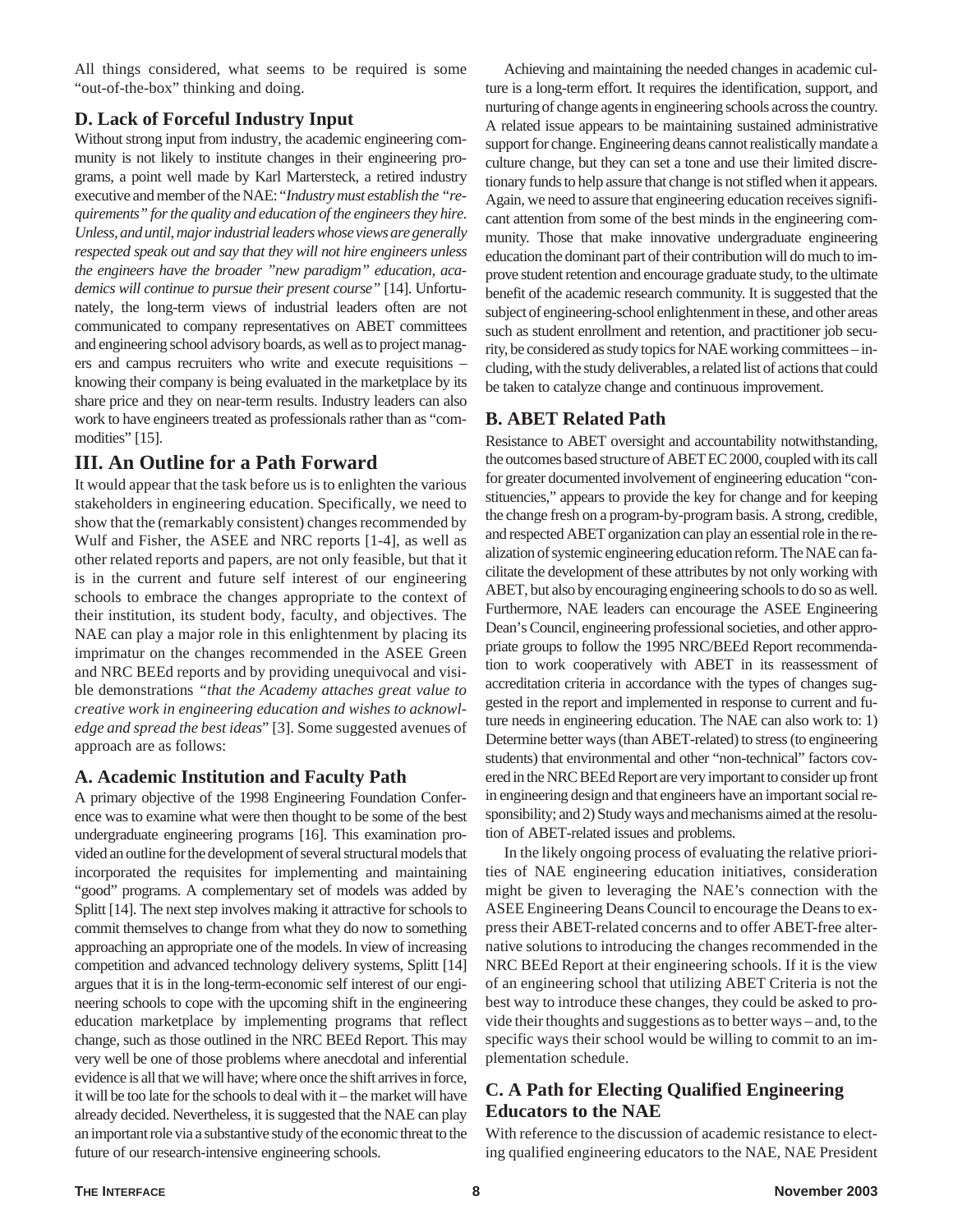Wulf has advised, via personal communications, that the new criteria have been adopted as stated in the following excerpt from the Wulf-Fisher paper [3]: "*First, we've reaffirmed that high-quality contributions to engineering education are a valid reason for election to the NAE. This criterion makes it clear that people's creativity and excellence in engineering education can be rewarded in the same ways as outstanding technological contributions*." This is an encouraging first step. However, as implied in the previous section, simply putting in writing that it is a valid reason to nominate and elect candidates for the NAE is a necessary, but not sufficient, condition to assure a sustainable election process for worthy candidates in engineering education.

Boyer's definition of scholarly activity [12, p 16] and the NRC BEEd Report's expanded working definition of scholarship [2, p 46], provide further rationale for recognizing engineering education as a principal branch of NAE engineering activity, and alignment of the NAE with this recognition as a priority activity. It would seem that this would be a straightforward approach to the resolution of the credibility problem, as well as the taking of a big step in addressing the larger problem of academic rewards and recognition. This move to inclusiveness would focus the attention of the academic community on the high value the NAE places on engineering education. It is the linchpin of an overall strategy aimed at breaking down the extant barriers to more rapid progress in engineering education reform and assuring the technical health of our nation.

#### **IV. Prognosis**

The suggested action items outlined above can be summarized as follows: 1) Recognize engineering education as a principal branch of engineering activity and align the NAE with this recognition as a priority activity; 2) Encourage the development of a strong, credible, and respected ABET organization; and, 3) Conduct substantive studies aimed at problem identification/resolution and engineering-school enlightenment as to the long-term benefits, to the school and its ultimate customers, of implementing changes appropriate to the context of their institution, its student body, faculty, and objectives. So what might we expect in the way of outcomes?

Many billions of dollars have funded the mission shift of many of our engineering schools from teaching and service to research. Consequently, it is expected that consideration of the suggested NAE initiatives, particularly, the inclusion of engineering education as a principal branch of engineering activity, would be an emotionally wrenching issue and give rise to a tough debate. The debate should reveal how deeply the value placed on educational contributions by the NAE leadership has penetrated the majority of current NAE members, some of whom are part of the group of faculty members that have been hired and promoted primarily on the basis of their research strengths. These academic-engineering researchers will likely opt for exclusiveness and oppose a move toward inclusiveness. It will require a profound change in attitudes, demanding much more than statements by NAE leaders, to overcome what may very well be a deeply embedded culture of engineering-researcher elitism.

When speaking of the difficulty in responding to change at our colleges and universities, James Duderstadt provided insights that, to some degree, are applicable to change at the NAE: "*It may be necessary to drive an organization toward instability, toward chaos, in order to shift it from one paradigm to the next.*

*Sometimes this happens naturally as external forces drive an organization into crisis, sometimes it results from the actions of a few revolutionaries, and sometimes it even happens through leadership, although as Machiavelli observed, it is rarely well received by those within the organization* [8, p 268].

To put the issue in perspective, one need consider lost-opportunity costs. Most likely, the suggested initiatives would have a ripple effect beyond measure – enabling the breakdown of extant barriers to engineering education reform. With so much to be gained in benefits and apparently nothing of real consequence to be lost, follow up on the suggested initiative would be well worth a serious and intensive effort. Absent a dedicated effort, it is very likely that the status quo will prevail, leaving engineering education reform to founder. However, there is reason for optimism. With appropriate education, management, care and the good will of those who have the means to influence the process, in due course opponents of change, defenders of the status quo, will be enlightened and proceed to act in their enlightened self interest. The NAE culture will change so that it will be possible for the NAE to become proactive in engineering education reform and for exemplary contributors to engineering education to be elected to the Academy on a sustainable basis. In turn, this will catalyze change in academe and accelerate the pace of systemic engineering education reform.

#### **V. Conclusion**

The formidable challenge to change in our engineering education system demands no less than a formidable and coordinated response as well as able and respected leadership. The NAE has the wherewithal and is well positioned to provide this response, as well as to provide requisite leadership by example. It would be a credit to the NAE, and a boon to engineering education reform/revitalization, if the NAE would work to implement the suggested initiatives. These initiatives could very well provide the breakthrough that, over time, would enable the widespread implementation of the changes needed in the engineering education system – helping to motivate and mobilize the stakeholders in engineering education to address the challenge to change. The stakeholders – academic administrators and faculty members, students, government policy makers and agency program managers, and professional society as well as industry leaders – should see this as clarion call to action on their parts as well. As stated in the epilogue of the NRC BEEd Report: "*The education of this nation's engineers deserves no less*" [2, p 55].

#### **References**

- 1. American Society for Engineering Education Deans Council and Corporate Roundtable, *The Green Report: Engineering Education for a Changing World,* Washington, DC: American Society for Engineering Education, *October 1994.*
- 2. National Research Council's Board on Engineering Education (BEEd), *Engineering Education: Designing an Adaptive System*, National Research Council Report*,* Washington, DC: National Academy Press, 1995.
- 3. Wulf, William A. and Fisher, George M. C., "A Makeover for Engineering Education", *Issues in Science and Technology*, Spring 2002, , accessed January 6, 2003.
- 4. Wulf, William A., "The Urgency of Engineering Education Reform," Plenary Address, 2002 ASEE Annual Conference & Exposition, Montreal, Canada, June 17, 2002.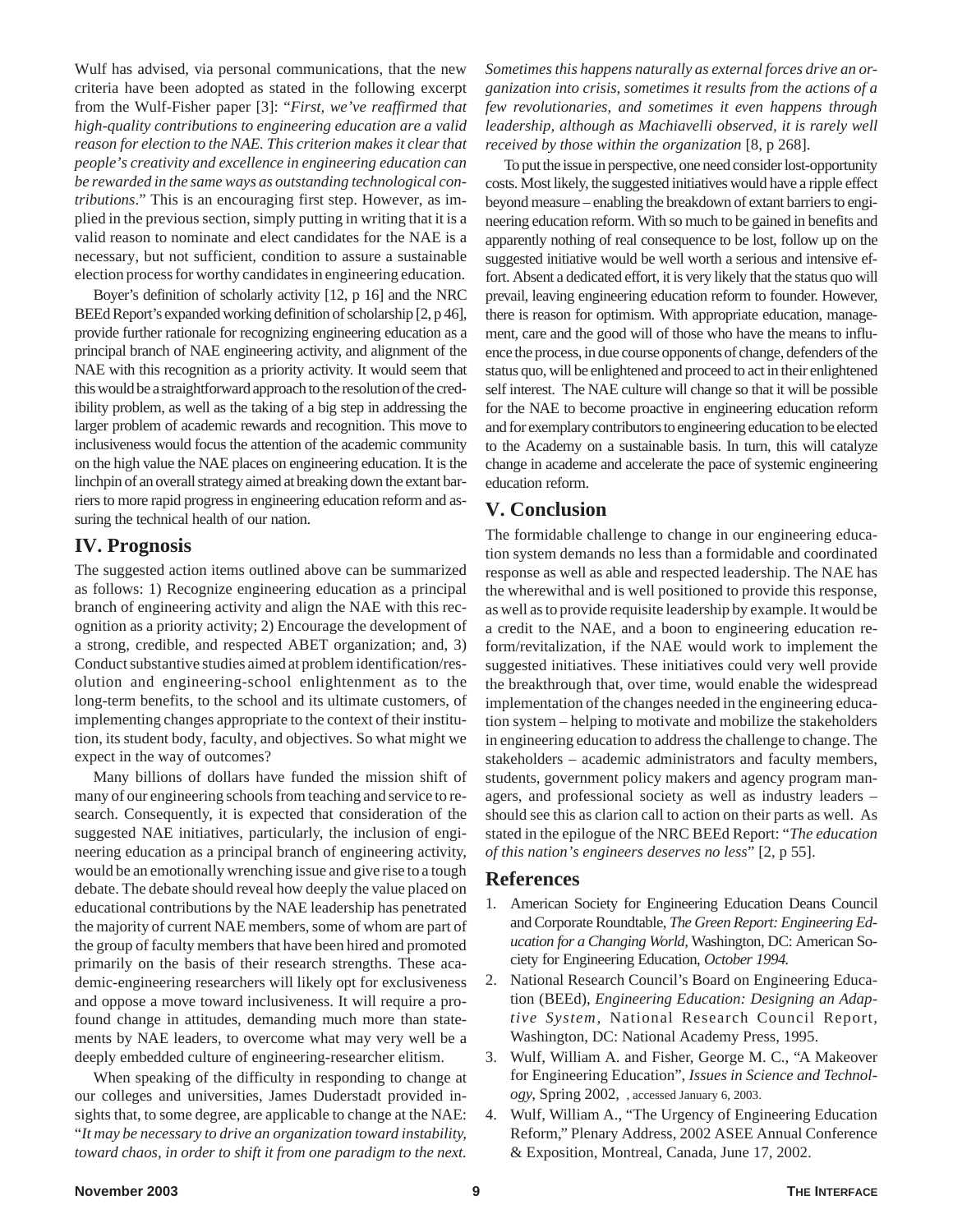- 5. Prados, John W., "Action Agenda for Systemic Engineering Education Reform: Next Steps*," Proceedings of the 1998 Engineering Foundation Conference*, New York, New York: Engineering Foundation, pp. 1-13.
- 6. Katz, Stanley N., "The Pathbreaking, Fractionalized, Uncertain World of Knowledge," *The Chronicle of Higher Education*, September 20, 2002, p. B7.
- 7. National Research Council Panel on Undergraduate Education, Committee on the Education and Utilization of the Engineer, Commission on Engineering, *Engineering Education and Practice in the United States: Engineering Undergraduate Education*, Washington, D.C., National Academy Press, 1986.
- 8. Duderstadt, James J. J., *A University for the 21st Century*, University of Michigan Press, September 1999.
- 9. Kenny, Shirley Strum (Commission Chair), *Reinventing Undergraduate Education: A Blueprint for America's Research Universities*, The Boyer Commission on Educating Undergraduates in the Research University, Stony Brook, New York: The Carnegie Foundation for the Advancement of Teaching, 1998.
- 10. Kenny, Shirley Strum (Commission Chair), *Reinventing Undergraduate Education: Three Years After the Boyer Report*," The Boyer Commission Report on Educating Undergraduates in the Research University, Stony Brook, New York: The Carnegie Foundation for the Advancement of Teaching, 2002.
- 11. Splitt, Frank G., "Environmentally Smart Engineering Education: A Brief on a Paradigm in Progress," *Journal of Engineering Education*, October 2002, IEEE-ASEE *The Interface*, April 2003
- 12. Boyer, Ernest L., *Scholarship Reconsidered: Priorities of the Professoriate*, Stony Brook, New York: Carnegie Foundation for the Advancement of Teaching, December 1990.
- 13. Chu, Roderick G. W., T*he Chronicle of Higher Education*, December 4, 1998. p. A32.
- 14. Splitt, Frank G., "The Challenge to Change: On Realizing the New Paradigm for Engineering Educatio*n*," *Journal of Engineering Education, April 2003, IEEE-ASEE The Interface, August 2003.*
- 15. Jones, Russel C. and Oberst, Bethany S., "Are Current Graduates in the US Being Treated as Commodities by Employers?," *Proceedings of the 2002 ASEE Conference and Exposition*, Session 1460, June 2002.

16. Ernst, Edward W., *Proceedings of the 1998 Engineering Foundation Conference*, *Preface,* New York, New York: Engineering Foundation.

#### **Author's Biography**

Frank G. Splitt received a BSEE from the Fournier Institute of Technology in 1952 and an MS and Ph.D. in Electrical and Computer Engineering from Northwestern University in 1957 and 1963, respectively. He is the McCormick Faculty Fellow of Telecommunications, McCormick School of Engineering and Applied Science, Northwestern University and Vice President Emeritus of Educational



and Environmental Initiatives, Nortel Networks. As a Director of the International Engineering Consortium (IEC), he chaired the IEC's Committee on the Future and currently chairs its Fellow Awards Committee. He was also a member of the Accreditation Board for Engineering and Technology (ABET) Industry Advisory Council, the Institute of Electrical and Electronic Engineers (IEEE) Educational Activities Board, and a member of the IEEE Corporate Recognitions Committee. His professional career covered research & development, marketing, administration, teaching, and public service. He has authored numerous technical papers, as well as articles on public affairs. He is a member of the American Society for Engineering Education, a Fellow of the IEC, a Life Fellow of the IEEE, and an Eminent Engineer of Tau Beta Pi. His interests involve research and planning for the future of Engineering Education and environmental conservation. He and his wife Judy reside in Mt. Prospect, Illinois and in Star Lake, Wisconsin.

*Address*: McCormick School of Engineering and Applied Science, Northwestern University, Evanston, Illinois 60208-3100; telephone: (+1) 847-253-1511; e-mail: fgsplitt@ece.northwestern.edu; URL: www.ece.northwestern.edu/EXTERNAL/Splitt/

# *From the President of ECEDHA*

## *Stephen M. Goodnick, President*

*Electrical and Computer Engineering Department Heads Association*

It is a pleasure for me as incoming president of ECEDHA to take over the job of writing this column from **David Soldan** take over the job of writing this column from **David Soldan** (2002-2003 president), and to continue his lead in sharing some of the activities and issues ECEDHA is presently engaged in. Over the past year, ECEDHA has increasingly pursued a more proactive role for the organization in addressing national issues such as nanotechnology education, diversity in ECE programs, and the future of ECE education itself. In this column, as well as future ones, I will report on some of these varied activities.

As reported by Dave Soldan and other board members in the April is-

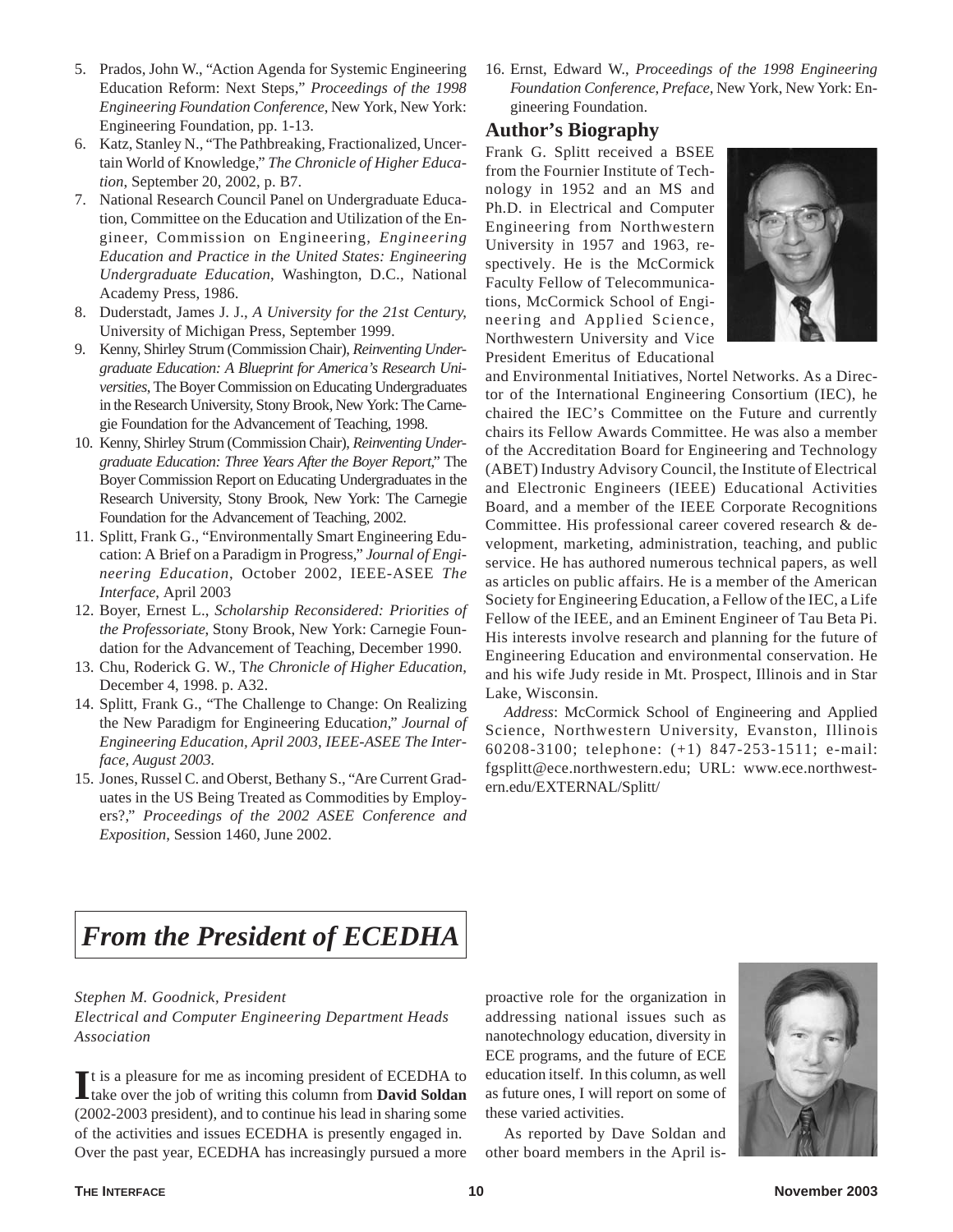sue this year, ECEDHA partnered with the National Science Foundation and the International Engineering Consortium (IEC) to organize a two day workshop on *NanoEngineering Education* held January 27th and 28th, 2003, in Santa Clara, CA. The two-day workshop was held in connection with the IEC DesignCon 2003 Conference. Over 50 representatives from ECE departments across the country participated in the workshop. A full day of tutorials which broadly defined nanotechnology was provided by international experts in the field, and available online on the IEC website www.iec.org/nanoevent. The second day of the workshop was solely an academic workshop for ECEDHA members and representatives, with the purpose of addressing the educational challenges of nanotechnology, particularly as it impacts Electrical and Computer Engineering programs. A full report on the workshop has now been completed, and submitted to NSF, and will be available on the ECEDHA web page as well as through NSF for dissemination. Some of the action items arising from this workshop include establishment of a NanoEducation committee in ECEDHA to, for example, document best practices in nanotechnology education and faculty development. A proposal is made in the report to establish a Nanotechnology Web Education Center (NWEC) in collaboration with IEC that will provide a national repository for nanoengineering education educational materials such as course modules, visualization tools, simulation software, etc. Also, a proposal is made for ECEDHA and NSF to partner in organizing summer workshops in collaboration with established university nanotechnology research centers for faculty and teachers to gain more experience in this field, and help develop curriculum and course materials relevant to nanoengineering education.

The NSF Electrical and Communication Systems Engineering Directorate in collaboration with ECEDHA, held the *Agents of Change Workshop* June 17th and 18th, 2003, at the NSF in Arlington, Virginia. The purpose of the workshop was to bring together the chairs, deans and faculty members representing ECE programs in the U.S. to share best practices and discuss innovative strategies to significantly enhance the diversity of the student and faculty bodies. The vision of diversity discussed in the workshop includes the development of a welcoming and nurturing climate in educational institutions for women and underrepresented minority groups in ECE. As "Agents of Change," the workshop participants were invited to help formulate a national agenda and action plans for recruitment and retention of faculty members, graduate, undergraduate, and K-12 students. At the workshop, this goal was achieved through keynote speeches by the NSF leadership, who discussed the importance and goals of diversity; presentations from deans and other leaders from academic institutions and organizations that have demonstrated results in developing diverse talents; and breakout sessions that involved extensive discussions. A summary report is presently being drafted for publication in Fall of 2003, which I intend to discuss in more detail in a future column.

Last year, ECEDHA collaborated with the *IEEE Education Society* to solicit contributions for a special issue of IEEE Transactions on Education devoted to providing a vision of the undergraduate curriculum for ECE in the year 2013 and beyond. Contributions were invited from electrical and computer engineering departments, as well as industry, government and other interested professionals, on their vision of what ECE departments should be offering in the year 2013 and beyond in order to adequately prepare students for their future as practicing engineers and graduate students. Both regular full length manuscripts addressing specific curriculum, as well as short papers framing the discussion of the future of ECE education were received and peer reviewed. The special issue is presently scheduled for publication in November, 2003. The articles accepted for publication range from addressing broad curriculum issues to future pedagogical models, including the influence of technology enhanced education. Overall, a variety of interesting and provocative visions of future engineering education are presented in this issue, which we hope will provide a framework for the future evolution of ECE education.

One of the most visible ongoing ECEDHA activities is the annual meeting. The 2004 meeting will be held March 19<sup>th</sup> to the 23rd, 2004, in Orlando, Florida. In this year's meeting -ECE: Leading Technology Awareness- we will again follow on themes developed at last years meeting in Oahu related to ECEDHA's more proactive stance. The program will have sessions on many areas of interest to the membership, including:

- Key Technology Issues
- Liberal Education for ECE Students
- Engineering Curricula for High Schools
- EC2000 Experiences and Evolution
- Bio-education for ECE Students
- Public Policy and ECEDHA
- Small School Issues
- The Role of ECE in Emerging Technologies
- Engineering Education Research
- Diversity

In addition to panel sessions and plenary talks, the annual meeting will as usual provide an open forum for members, a business meeting including the results of the ECEDHA annual survey, regional meetings, and of course a large amount of time for simply catching ups with old friends and making new acquaintances. This year's meeting will also include, as in the past, the New Chairs workshop and the EC2000 workshop for programs slated for accreditation visits in 2005. An IEEE ABET Visitor Training Workshop will also be held in conjunction with the annual meeting on Sunday, March 21<sup>st</sup>. Details of this years meeting may be found on the ECEDHA website, www.ecedha.org/2003-04/agenda.html.

> Stephen M. Goodnick Professor and Chair Electrical and Engineering Arizona State University *stephen.goodnick@asu.edu*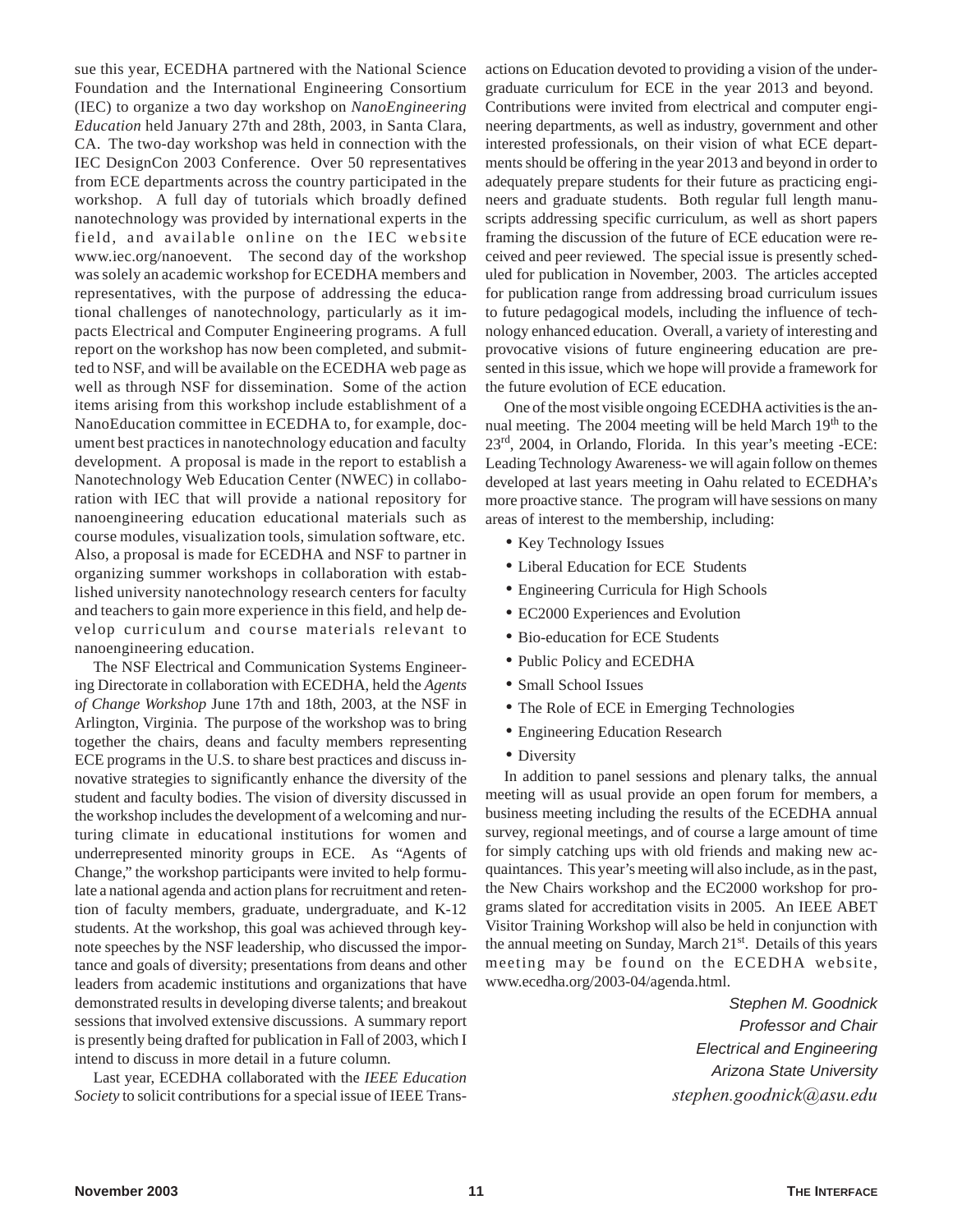## *From the Chair of the ASEE ECE Division*

*S. Hossein Mousavinezhad 2002/2003 ASEE ECE Division Chair h.mousavinezhad@wmich.edu*

The *2003 ASEE Annual Conference* in Nashville included another successful program offered by the ECE Division. I was pleasantly surprised by the good attendance at the business meeting (Monday 7:00 a.m.!) and many attendees volunteering to help with our 2004 program and activities. As 02/03 division chair I was also honored to be invited to attend IEEE EAB meeting Saturday June 21 also held in Nashville (Opryland Hotel.) During my presentation I encouraged continuing the close relationship between IEEE, ASEE (especially ECE Division) and various government organizations and industry. Due to encouragement from our university administration (President Bailey, Provost Litynski, and Dean Atkins) I feel privileged to be able to continue my involvement with professional/technical organizations including IEEE, ASEE, ECEDHA, NSF. I think it is essential for both teaching and research faculty to get involved in these professional societies and industry/business and government organizations should encourage their staff members to support ASEE, IEEE and related activities. As a glance at 2003 Annual Conference will show, our sessions were well organized and included topics in accreditation, research directions, ECE lecture/laboratory courses & innovations, discussion items (BSEE or now BSECE session), teaching and learning with technology,

mathematical concepts in ECE subjects, and various administrative and society meetings.

On the IEEE side of things, we had the third IEEE eit (electro/information technology) Conference in Indianapolis, June 8-11, 2003. Professor Lotfi Zadeh gave the banquet keynote speech on soft computing and computation with alphabets and impressions and recent developments in intelligent systems. Luncheon



speaker was Dr. Vasundara Varadan, Division Director of NSF's Electrical and Communications Systems. These eit conferences were started in Chicago in June 2000, we are planning to have the conference at Milwaukee in June 2004 (hosted by MSOE.)

I want to conclude my remarks by mentioning two very important awards which were presented at the Nashville Conference (see the pictures in the article): The ECE Distinguished Educator Award was presented to Dr. **Pamela Leigh Mack**, Professor and Chair, Morgan State University. The ECE Meritorious Service Award recipient was Dr. **Daniel M. Litynski**, Provost and V.P. for Academic Affairs, Western Michigan University. Congratulations! to both Pamela and Dan for doing an outstanding job and for their valuable contributions to our technical/professional societies.

> Hossein Mousavinezhad h.mousavinezhad@wmich.edu



Mousavinezhad presenting Distinguished Educator Award to Dr. P. Leigh Mack.



Mousavinezhad presenting Meritorious Service Award to Dr. Daniel M. Litynski.